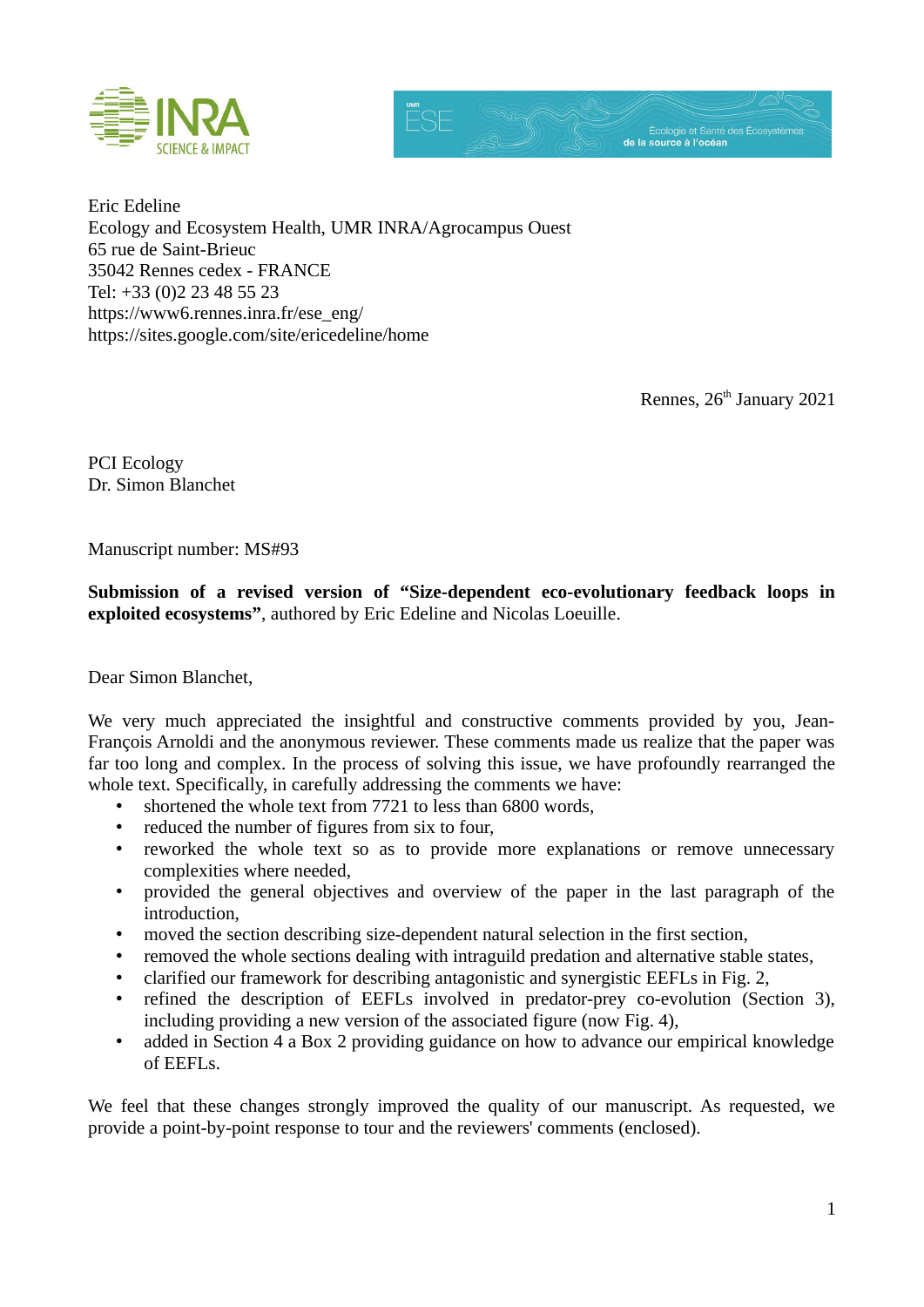All persons entitled to authorship have been included and both Nicolas Loeuille and I have read and approved the revised version of this manuscript.

On behalf of Nicolas Loeuille,

Sincerely yours,

Eric Edeline

 $\frac{c}{c}$ 

Point-by-point responses to the reviewers' comments for manuscript MS#93, "Size-dependent ecoevolutionary feedback loops in exploited ecosystems" authored by Eric Edeline and Nicolas Loeuille.

COMMENTS FROM REVIEWERS IN PLAIN TEXT, OUR RESPONSES LISTED DIRECTLY BELOW IN BOLD TEXT:

##=====================================================================

Round #1 Author's Reply: by Simon Blanchet, 2020-05-23 08:54 Manuscript: https://doi.org/10.1101/2020.04.03.022905 Revision required

Dear Authors,

Two reviewers have now read the MS, and as you will see both of them found it interesting and timely. I also read it and I also found it very interesting. However, they both raised some concerns that were mostly related to the clarity of the text; one of the referee found it "long" and the other one read it "three times" to fully grasp the story. As a result, they both suggest finding a way to simplify the message and/or re-organize the MS, without providing clear guidance. I must admit that the MS is long and that it needs full concentration to be read at once. I would suggest authors re-working on the introduction (last paragraph at the least) to provide a more thorough plan of the paper with extremely clear objectives. This is important for this type of paper that objectives are clear from the introduction and that a plan is provided (there is currently a plan but it is not elaborated enough).

**We have now profoundly reorganized and extensively rewritten our manuscript so as to better structure, to shorten and to clarify the whole text. In this process, and despite adding a new Box 2 (see below) containing 733 words, we still managed to reduce the total number of words from 7721 to less than 6800. Additionally, we reduced the number of figures from six to four. Following your advice, we now more clearly provide the global objective and a detailed outline of the paper in the last paragraph of the introduction (lines 79-90). Natural selection on body size is now treated in the first section, so that the reader is more smoothly introduced**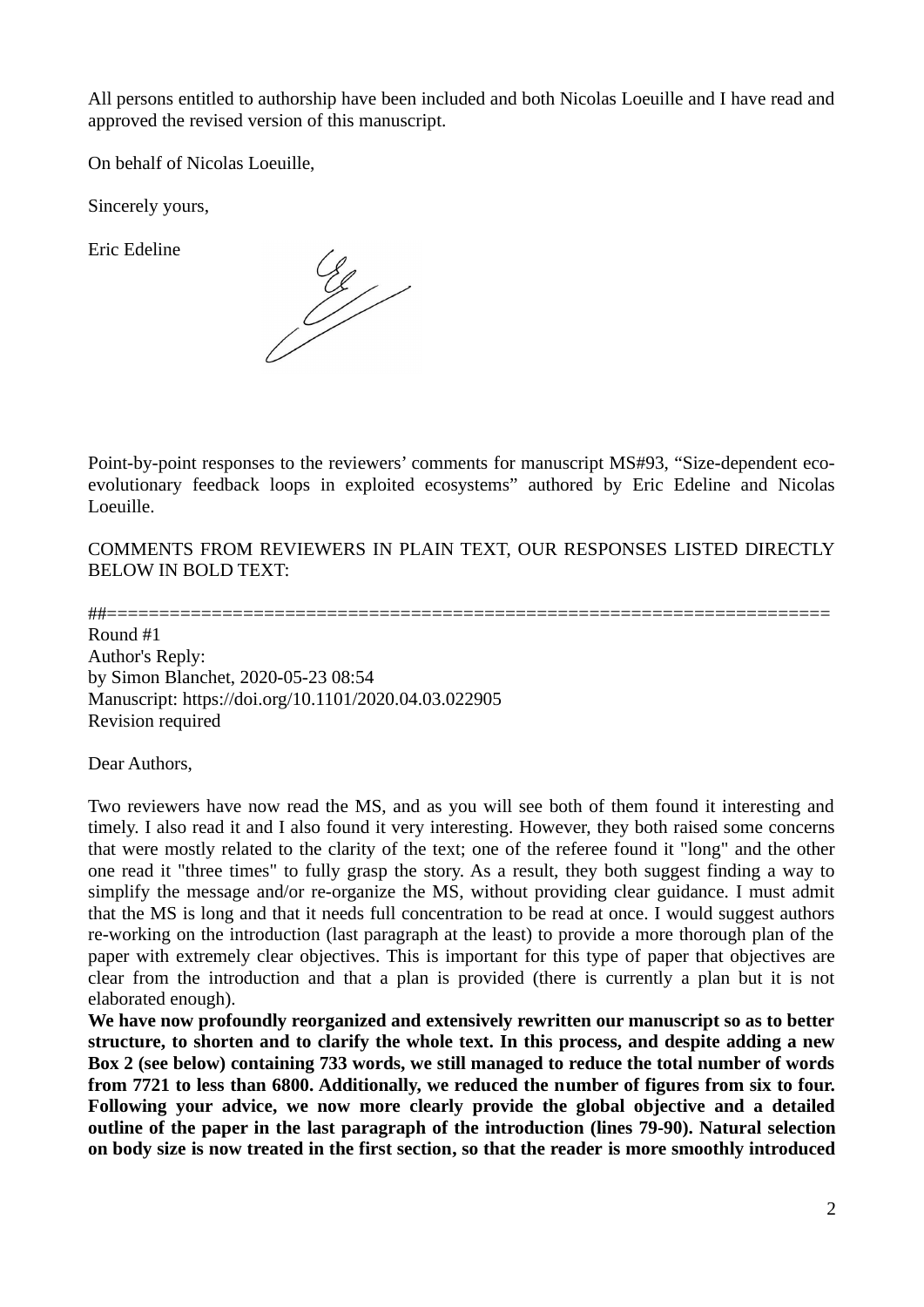**with the basic framework for size-dependent EEFLs. In opening this Section 1 (lines 92-199), we provide a summary table (Table 1), such that the readers uninterested in the details can simply look at the table and directly move to the next section. Sections 2 (lines 201-357) and 3 (lines 358-480) now gently take the reader through an increasing complexity gradient. In Section 2 we examine EEFLs in the relatively simple case where only one species evolves in response to one single density-dependent environmental variable. In Section 3 we now briefly touch on the additional complexities that may arise when more evolving species interact. Finally, in the last section (lines 481-582) we shortly discuss some management implications of size-dependent EEFLs, and we provide a new Box 2 presenting an extensive overview of the empirical approaches needed to advance our knowledge in the field. Throughout the whole text, we paid particular attention to clarifying our arguments, adding extra explanations or removing unnecessary complexities where appropriate. It is our feeling that these extensive changes have greatly improved the quality and readability of our manuscript, and make it now much more accessible to a wide readership in ecology and evolution.**

Also, I would suggest synthesizing further section 2 (size-dependent selection) that is important but a bit away from the main objective (perhaps including this information in a box ?).

**As advised, we have now made this section on size-dependent natural selection more compact, mainly through further refining and clarifying the text. Additionally, this section now more naturally comes first (now Section 1), i.e., comes** *before* **presenting the theory. Finally, we now open this Section 1 with summary Table 1, which readers may read rapidly and directly jump to Section 2 if they are not interested in the details of natural selection.**

Section 4 (multispecific EEFLS could be reduced in length; it is the most speculative, the less documented and I think there a re few redundancy in the text.

**As advised, we have now shortened and simplified this section (now section 3). This process reduced the number of words from 2205 to less than 1400. Additionally, we took care to remove any redundancy between this and other sections.**

As another note, I what a bit disappointed not to see a section or box about what we must/should do next from an empirical, experimental or theoretical point of view. I think this type of "speculative" paper should provide guidance for future researches as it paves the way toward new research avenues.

**As advised, we have now written a new Box 2 (lines 494-552), where we provide a detailed account of the approaches needed to improve our empirical knowledge of size-dependent EEFLs.**

Finally, the paper is about harvest (which includes fishery but not only) but almost all examples and all biological foundation (section 2) are fish-based. The paper is actually about fishery and this should make it clear from the beginning. After the introduction I was expecting examples about mammal harvesting or any other types of harvests, but no, it is mainly about fish (which is fine for me!). So if it is about fish, tell it explicitly. Note that I also attached a pdf file with some minor comments.

**We have now changed the title to "Size-dependent eco-evolutionary feedbacks in fisheries". Additionally, we have paid attention to implement all the changes suggested from the pdf file when they were still applicable to the new, deeply reorganized version of the manuscript.**

Reviewed by anonymous reviewer, 2020-05-06 12:29

<sup>##=====================================================================</sup>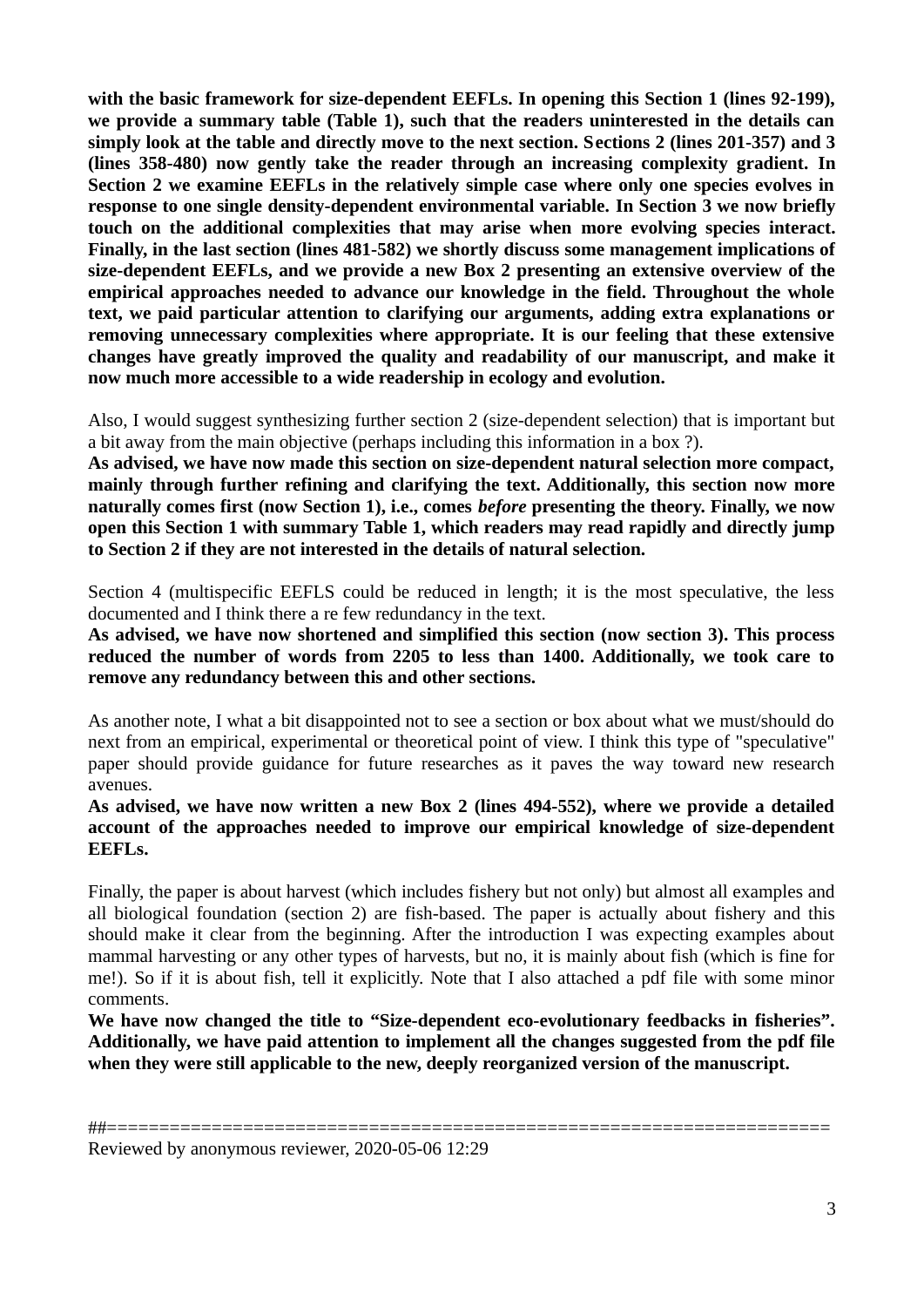I think the topic of this review was rather interesting and touches upon a timely question. I really enjoyed the idea of integrating natural selection with fisheries selection, and particularly how natural selection could further change due to eco-evolutionary feedback loops.

However, I must say that I read the manuscript three times and was still rather confused how the different mechanisms driving the feedback loops led to changes in natural selection.

**We have now deeply reworked our manuscript in order to shorten, simplify and clarify the whole text. It is our feeling that these reorganizations have strongly improved the readability of our paper (please, see also our answers to Simon Blanchet and Jean-François Arnoldi).**

Exploitative competition and fisheries selection favor small body size. Because of size-selective fisheries, there will be lots of small fish in the population. How does this decrease exploitative competition? If anything, shouldn't it increase that? Therefore, it was not clear to me how these two selection forces together increase the probability of extinction. Interference and cannibalism select for large body size. Removing large, dominant, cannibalistic individuals creates better conditions for small fish and increase their fitness. This idea I get.

**Our hypothesis is that harvesting always decreases densities. In order to lift any ambiguity on this point, we now make it crystal clear throughout the manuscript that we assume harvesting to decrease population density and, hence, to relax competition (lines 48-51, 303-306, 309, 329- 332, 430-432). We think that, maybe, the ambiguity stemmed from the previous version of the manuscript presenting harvest selection and the theory of EEFLs before natural selection. It is probably more intuitive to reverse the order and present natural selection first, then EEFLs, and last to add harvest selection into the play. This is the sequence we now adopt in the revised manuscript: we present size-dependent natural selection first (Section 1), then the theory of EEFLs (Box 1, opening of Section 2) and, last, we add harvesting into the EEFL with Figs. 1 and 2.** 

As the authors also acknowledge, all of the processes they introduce will likely occur simultaneously and therefore it is difficult to make any clear, realistic predictions. However, it is good to identify these processes although those occurring in the food web likely requires a network model. As I mentioned, I read the manuscript several times, yet I was left rather confused and not super convinced. I think the authors need to clarify the text a lot and perhaps add concrete examples of the processes. It is not easy to explain in a simple way eco-evolutionary processes but there must be a way. If possible, the review could be more focused.

**We agree with the referee. We have deeply reorganized and extensively rewritten the manuscript to improve clarity, including the network part (please, see also our answers to Simon Blanchet and Jean-François Arnoldi).**

##===================================================================== Reviewed by Jean-François Arnoldi, 2020-05-18 12:36

This manuscript by Edeline and Loeuille focuses on the role of evolution in shaping the responses of fish populations to harvesting. In particular, they review many plausible scenarios of adaptive responses driven by eco-evolutionary feedbacks (EEFL) where harvesting can alter not only the target population but also the natural selective forces acting upon it.

The paper proceeds as a review, both of empirical evidence (not only in fish) for various mechanisms entering in EEFL and eco-evolutionary models used to describe them. Overall it is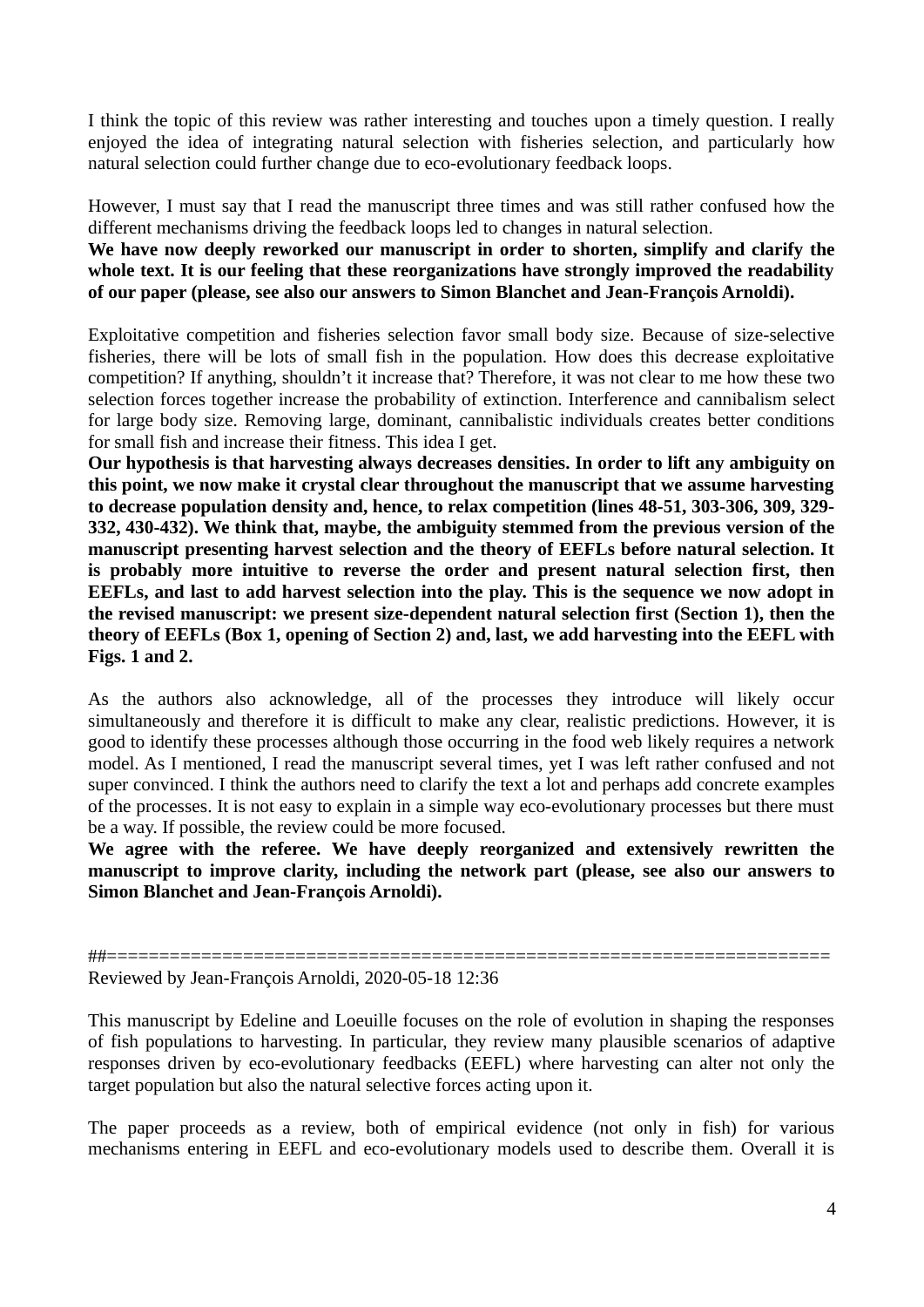quite interesting, well written and extremely well documented. It should be noted, however, that I am not an expert of neither fisheries nor evolutionary dynamics, so I cannot vouch for the relevance of the literature cited. I do have two main points that I believe should be addressed, one conceptual, one presentational.

My conceptual point is about the notion of fitness landscape, as represented in Fig.2 which is at the base of most of the paper.

The way I understand what a fitness landscape is, in relation to adaptive dynamics (Box 1), is that its gradient represents how invadable the resident population is, by closely related phenotypes (here body size). Thus, along evolutionary dynamics, the phenotype climbs the fitness landscape until it reaches an uninvadable point (or branches out). Fitness is relative to the surrounding phenotypes. But in figure 2, it seems that fitness is an absolute feature of the resident population, related to its persistence, such as its growth rate, or population size (see the line representing an extinction threshold in Fig. 2). I probably misunderstood completely the authors point, but just to be clear, If fitness is resident growth rate, we run into trouble if the resident population is stationary and thus its growth rate is zero, no matter what the fitness landscape may be (in the sense of adaptive dynamics). If we think of fitness as related to population size, it is easy to imagine scenarios in which evolution (which increases fitness by definition) would nonetheless lead to smaller population sizes. Thus, I urge the authors to make crystal clear the assumptions that go into drawing their figure, and lay the basis for their subsequent reasoning.

**We thank Jean-François Arnoldi for pointing to us this important conceptual gap in our manuscript. We now define the framework of Fig. 2 much more carefully. In particular, we now make it fully explicit that Fig. 2 represents fitness landscapes in terms of absolute fitness for given phenotypes, therefore ignoring frequency dependence as is often done in quantitative genetics (lines 258-260, y axes in Fig. 2), and justify this choice on practical grounds (lines 263-266). Specifically, if ones assumes that any point on the fitness landscape in Fig. 2 provides the phenotype of a monomorphic population, the connection from absolute to relative fitness is easily visualized from the relative position of trait value on the fitness landscape (explained lines 260-263). We agree that Fig. 2 sketches evolutionary optimization (i.e., maximisation of fitness and population size), while frequency-dependent selection often does not optimize (Metz et al. 2008) and may even lead to evolutionary suicide (Ferrière and Legendre 2013). Specifically, evolution optimizes only when the environmental feedback is one-dimensional (Metz et al. 2008). Therefore, we now make it clear in the text that the evolutionary dynamics sketched in Fig. 2 hold true only when the environmental feedback is one-dimensional (lines 20, 275-277, 384-386, Fig. 2 caption). We made this choice because this type of fitness landscape allows us to directly visualize the implications of evolution for the maintenance of the harvested population, which would be harder with the adaptive dynamics (invasion) fitness definition. Finally, we have further justified the functional forms of the selection functions represented in Fig. 2 (lines 269-275). It is our feeling that these changes now clarify the assumptions that go into drawing Fig. 2.**

## **References:**

**Metz, J. A. J. et al. 2008. When does evolution optimize? - Evolutionary Ecology Research 10: 629–654.**

**Ferrière, R. and Legendre, S. 2013. Eco-evolutionary feedbacks, adaptive dynamics and evolutionary rescue theory. - Philosophical Transactions of the Royal Society of London B: Biological Sciences 368: 20120081.**

My presentational point is about the length and structure of the paper.